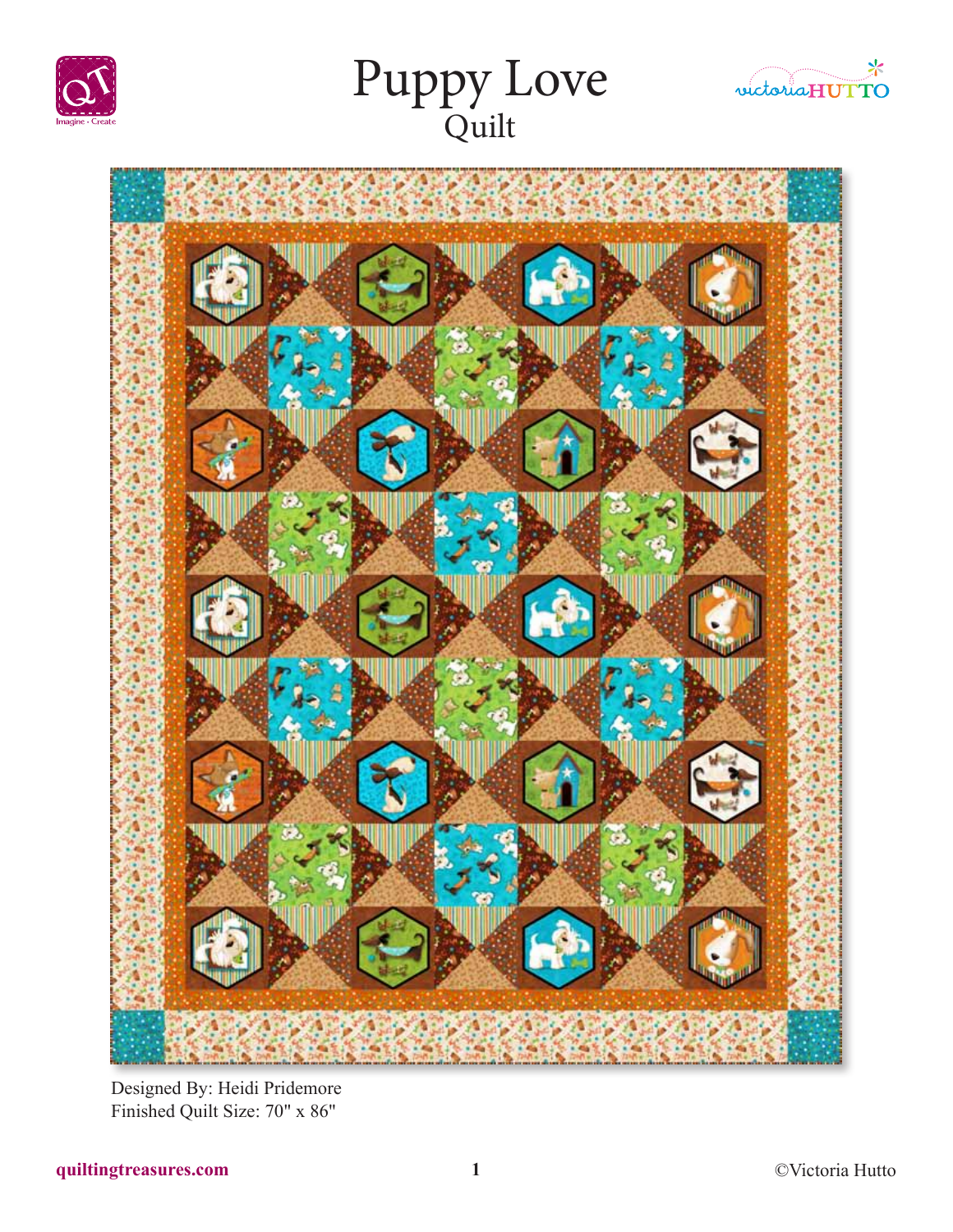

# Puppy Love Quilt





23143 O 23143 Q 23144 A

# binding

# **Cutting Directions:**

*Please read all instructions carefully before beginning. ¼" seam allowance is included in measurements and all strips are cut across the width of the fabric unless noted otherwise. Label pieces and keep together until ready to sew.*

#### **A. 23139 A: Dog Hexagons (hexagons measure approximately 7")**

• Fussy cut twenty  $8\frac{1}{2}$ " squares.

# **B. 23140 H: Green Dogs**

• Cut two 8½" x width of fabric **(WOF)** strips. Sub-cut the strips into six  $8\frac{1}{2}$ " squares.

# **C. 23140 Q: Blue Dogs**

• Cut two 8½" x **WOF** strips. Sub-cut the strips into six 8½" squares.

#### **D. 23141 A: Brown Woof**

• Cut two 9¼" x **WOF** strips. Sub-cut the strips into eight 9¼" squares. Cut the squares across both diagonals to make thirty-two triangles (You will only use thirty-one of the triangles).

| <b>FABRIC REQUIREMENTS</b>                     |                |
|------------------------------------------------|----------------|
|                                                |                |
| Design:                                        | Yards          |
| 23139 A                                        | 2              |
| 23140 H                                        | $\frac{5}{8}$  |
| 23140 Q                                        | $\frac{5}{8}$  |
| 23141 A                                        | $\frac{2}{3}$  |
| 23143 A                                        | $\frac{2}{3}$  |
| 23144 E                                        | 1              |
| 23142 A                                        | $\frac{2}{3}$  |
| 23141 E                                        | $1\frac{3}{8}$ |
| 23143 O                                        | $\frac{2}{3}$  |
| 23143 Q                                        | $\frac{1}{4}$  |
| 23144 A                                        | $\frac{2}{3}$  |
| Backing of choice                              | $5\frac{1}{2}$ |
| You will also need: 78" x 94" piece of batting |                |

# **E. 23143 A: Brown Dots**

• Cut two 9¼" x **WOF** strips. Sub-cut the strips into eight 9¼" squares. Cut the squares across both diagonals to make thirty-two triangles (You will only use thirty-one of the triangles).

#### **F. 23144 E: Cream Stripe**

• Cut six 4⅝" x **WOF** strips. Use template to cut thirtyone triangles.

#### **G. 23142 A: Tan Bones**

• Cut two 9¼" x **WOF** strips. Sub-cut the strips into eight 9¼" squares. Cut the squares across both diagonals to make thirty-two triangles (You will only use thirty-one of the triangles).

#### **H. 23141 E: Cream Woof**

- Cut four 5½" x **WOF** strips. Sew the strips together and cut two  $5\frac{1}{2}$ " x  $60\frac{1}{2}$ " strips.
- Cut four 5½" x **WOF** strips. Sew the strips together and cut two  $5\frac{1}{2}$ " x  $76\frac{1}{2}$ " strips.

### **I. 23143 O: Orange Dots**

- Cut four  $2\frac{1}{2}$ " x WOF strips. Sew the strips together and cut two  $2\frac{1}{2}$ " x  $72\frac{1}{2}$ " strips.
- Cut four 2 ½" x WOF strips. Sew the strips together and cut two  $2\frac{1}{2}$ " x  $60\frac{1}{2}$ " strips.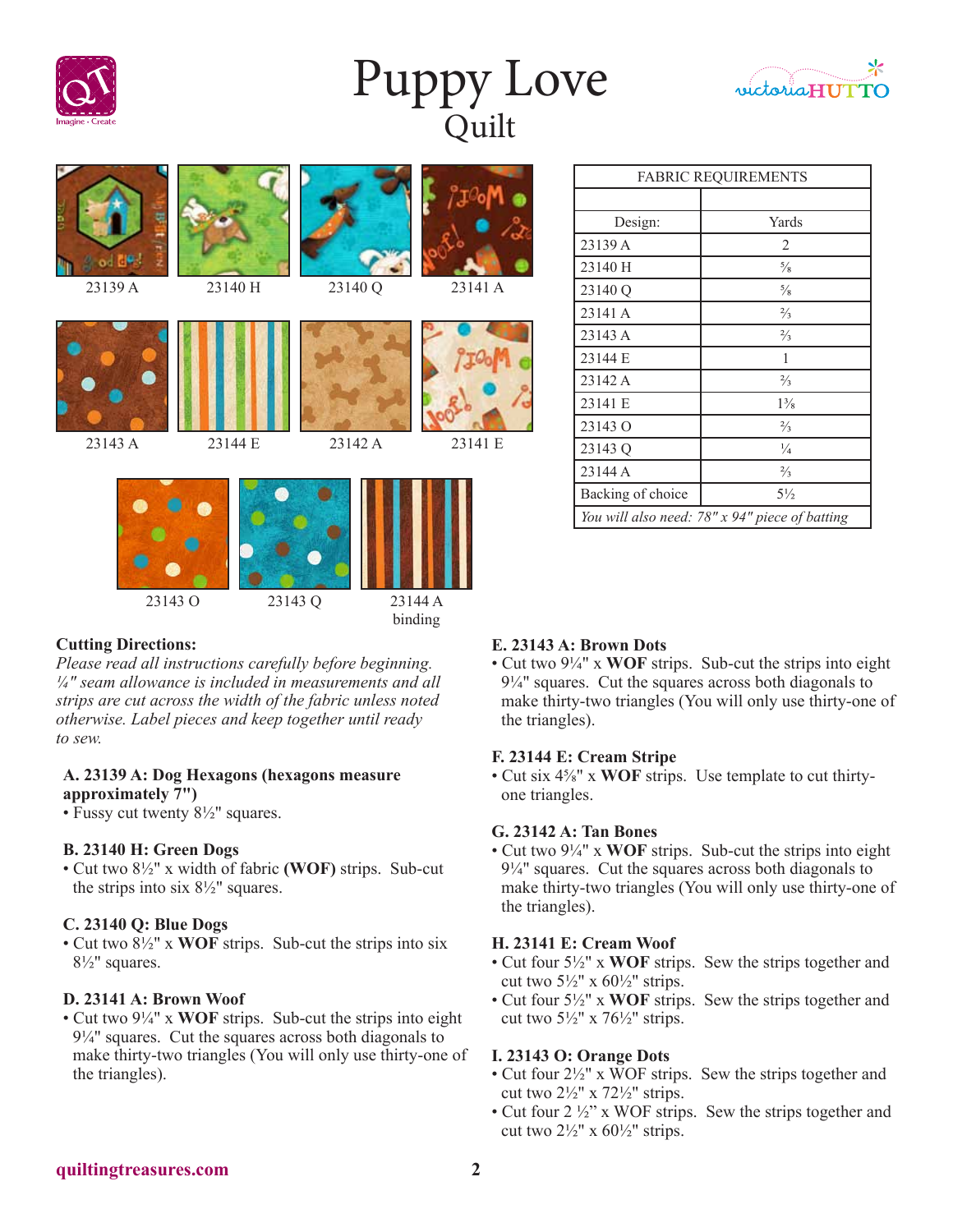





#### **J. 23143 Q: Blue Dots**

• Cut one 5½" x **WOF** strip. Sub-cut the strip into four 5½" squares.

#### **K. 23144 A: Brown Stripe**

• Cut eight 2½" x WOF strips for the binding.

#### **Backing of Choice:**

• Cut two 94" x **WOF** strips. Sew the strips together and trim to make one 78" x 94" backing piece.

#### **Piecing Instructions:**

*Press towards the darker fabric when assembling*

#### **A. Block Assembly:**

• Sew one Fabric D triangle, one Fabric E triangle, one Fabric F triangle and one Fabric G triangle together to make one Block One (Fig. 1). Repeat to make thirty-one Block Ones.



**B. Quilt Assembly:** *Refer to the quilt layout while assembling*

- Sew four 8½" Fabric A squares and three Block Ones together, alternating them, to make Row One. Repeat to make Rows Three, Five, Seven and Nine
- Sew four Block Ones, two 8<sup>1</sup>/<sub>2</sub>" Fabric C squares and one 8½" Fabric B square together to make Row Two. Repeat to make Row Six.
- Sew four Block Ones, two 8<sup>1</sup>/<sub>2</sub>" Fabric B squares and one 8½" Fabric C square together to make Row Four. Repeat to make Row Eight.
- Sew the nine rows together, in numerical order, to make the quilt top.

*While all possible care has been taken to ensure the accuracy of this pattern, we are not responsible for printing errors or the way in which individual work varies.*

- Sew one 2½" x 72½" Fabric I strip to each side of the quilt top. Sew one  $2\frac{1}{2}$ " x  $60\frac{1}{2}$ " Fabric I strip to the top and bottom of the quilt top.
- Sew one  $5\frac{1}{2}$ " x  $76\frac{1}{2}$ " Fabric H strip to each side of the quilt top.
- Sew one  $5\frac{1}{2}$ " Fabric J square to each end of one  $5\frac{1}{2}$ " x 60½" Fabric H strip. Repeat to make a second strip. Sew the strips to the top and bottom of the quilt top.



# **C. Finishing:**

- Prepare the backing to measure 78" x 94". Press the seams open.
- Layer the quilt top, batting and backing. Baste the layers together.
- Quilt as desired.
- Trim layers even with the quilt top.
- Sew the 2½" x 42" Fabric K binding strips together, end to end with 45º seams, to make the binding. Fold this long strip in half lengthwise with wrong sides together and press.
- Bind as desired.